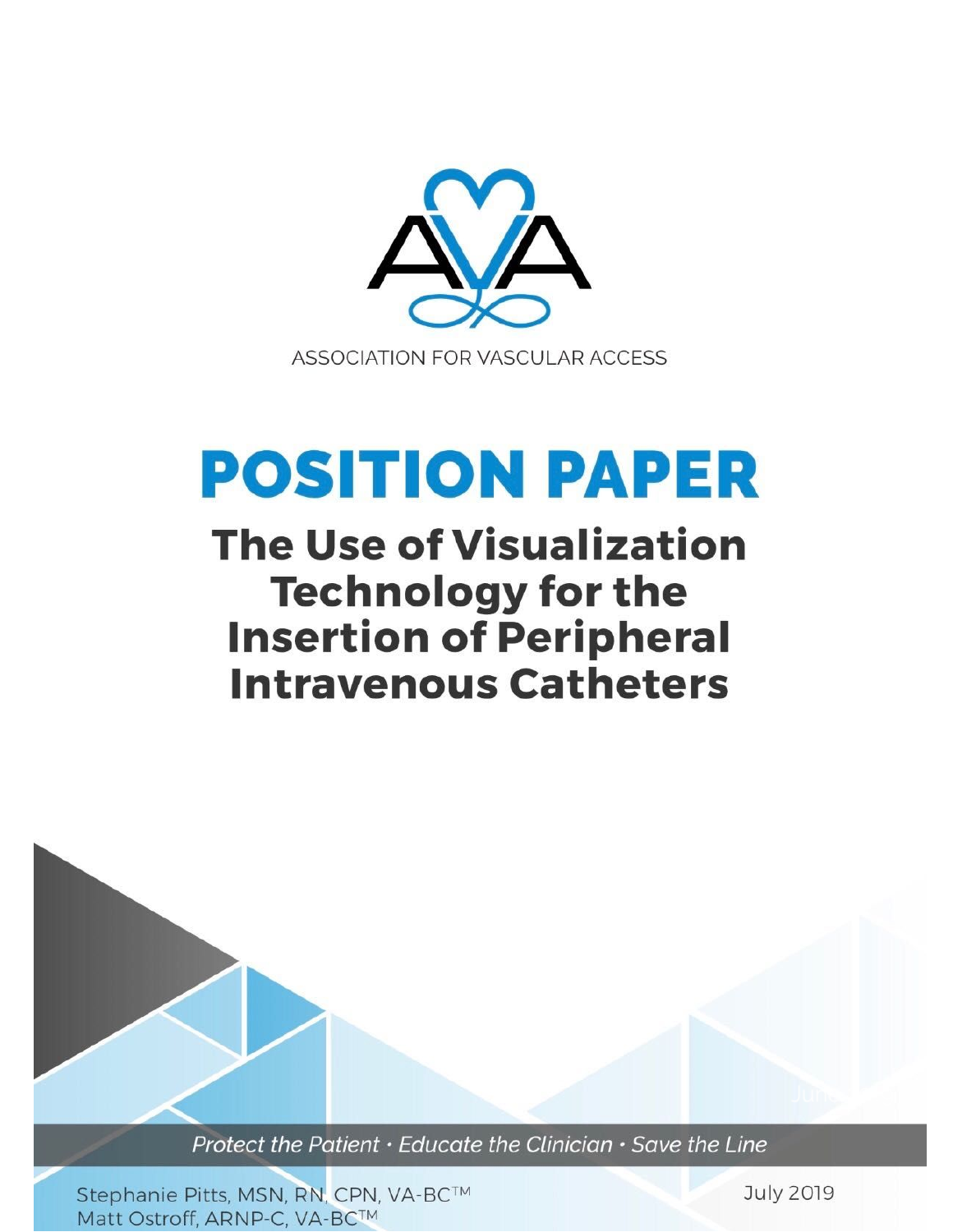

## **Position Paper**

### **The Use of Visualization Technology for the Insertion of Peripheral Intravenous Catheters**

#### **Authors:**

Stephanie Pitts, MSN, RN, CPN, VA-BC™ and Matt Ostroff, ARNP-C, VA-BC™

#### **Introduction / Summary**

It is estimated that over 350 million peripheral intravenous catheters (PIVC) are inserted in the United States annually, making PIVC insertion the most commonly performed invasive procedure for patients.<sup>1,2,3</sup> PIV catheters are often inserted for infusion of fluids, medications, administration of blood products, and the withdrawal of blood.<sup>4</sup>

Vascular access device selection is a collaborative effort with the healthcare team taking into consideration the patient's history, condition, and infusion needs.<sup>4</sup>

Venous vasculature is assessed through inspection, palpation, and visualization technology. The typical approach to prepare the vessel for PIVC insertion is the use of a tourniquet to enlarge the vessel, visual inspection, dangling the extremity, irritating the vessel (i.e., tapping), and heat.<sup>5</sup> Vein visualization technology is designed to assess for vessel health and to detect the vessel pathway identifying key anatomical structures (such as valves) to support ease and accuracy of PIVC insertion.<sup>6</sup> Evidence indicates that the use of vein visualization technology may improve first stick success, improve vessel identification, decrease procedure time, decrease procedural pain, and improve overall cost. $6,7,8,9$ 

First stick success is dependent on the combination of visualization technology, clinician experience, skill, and training.<sup>8</sup> Common vascular visualization technologies for the insertion of peripheral intravenous catheters include:

- Transillumination Light technology placed underneath or around the intended PIVC insertion site and often used to visualize veins in neonates and infants, especially the hands and feet.<sup>8</sup> Transillumination technology improves visualization and first stick success.<sup>6</sup> Approved transillumination vein visualization devices do not emit heat, making it safe for contact with the skin.<sup>6</sup>
- Infrared (IR) or Near-Infrared (NIR) Light vein visualization technology Provides direct illumination and visualization of the venipuncture site. IR/NIR technology analyzes the skin and projects the received image back on the skin, making the veins appear as black lines, creating a map to guide vessel identification and cannulation.<sup>8</sup> IR and NIR technology may improve procedure time, first success cannulation, procedure cost, and overall dwell time.6,10-15
- Ultrasound Allows for visualization of vessels, arteries, nerves, and surrounding structures. When using ultrasound, the vessel size, depth and anatomical structure are visible (including valves and bifurcations).<sup>7</sup> Ultrasound allows for real-time visualization of needle access into the vessel and is recommended by multiple organizations,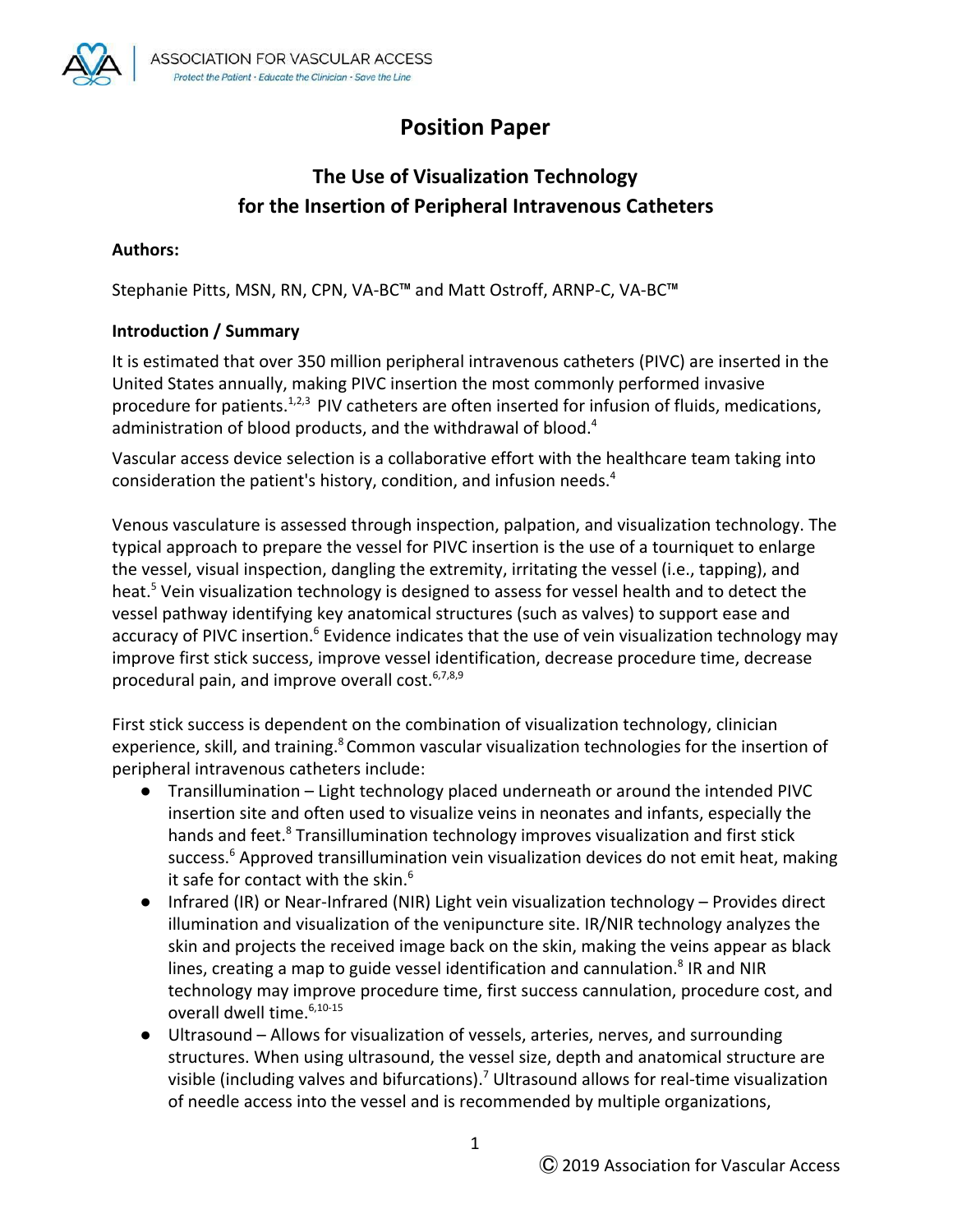

associations, and standards.<sup>16-21</sup> When used appropriately, ultrasound guidance for vascular access has been shown to improve first attempt success rates while reducing inadvertent injury, the number of needle passes, and infection rates.<sup>7,16-21</sup> It may also improve patient comfort and satisfaction.<sup>7</sup> In current guidance documents, the use of ultrasound for PIVC insertion is recommended in "difficult" patients.<sup>4,19,21,22</sup> Considering the evidence of improved first stick success with ultrasound, the risk-to-benefit and the cost-to-benefit, the positive aspects of ultrasound use outweigh the negative. $^{21}$ 

#### **Background / Problem**

Education on vascular access and the insertion of PIVC is typically not provided in formal clinical training (e.g., nursing school). Recent surveys revealed that 57% of nurses reported not being taught in nursing school, 71% reported receiving on-the-job training, and 11% were taught using the "see one, do one" approach.<sup>23</sup> With PIVC insertion being the most common clinical procedure and the evidence demonstrating high failure rates, there is opportunity to improve training, skill level, and guidance associated with the use of visualization technology.<sup>23, 24</sup>

Difficult IV access patients are often those presenting with prematurity, obesity, chronic illness, hypovolemia, vasculopathy or intravenous (IV) drug use.<sup>19</sup> Repeated attempts to insert PIVCs can cause vessel depletion. This often leads to the escalation of more invasive devices, such as central venous catheters. Repeated failed attempts at PIVC catheterization can cause pain, distress, bruising or nerve injury to the patient.<sup>6,24</sup> IV insertion failure also impacts healthcare system efficiency and total cost of care.

Failed PIVC insertion can often lead to a second victim, the clinician attempting insertion. After PIVC insertion failure, the inserter may feel frustration, anxiety, loss of confidence and there may be a loss of trust between the clinician and the patient/family.<sup>6,25</sup>

#### **The Association for Vascular Access (AVA) recommendations:**

#### **Practice Recommendations**

Given the variability of facilities, personnel and training, organizational capabilities, and practices, AVA recommends the following steps regarding vessel visualization for the insertion of peripheral intravenous catheters:

- 1. Healthcare providers using vein visualization technologies for the insertion of peripheral intravenous catheters will be adequately **trained** on the use of the technology, its benefits and limitations.
- 2. Peripheral intravenous catheter **outcomes** will be measured and understood including first stick success and catheter dwell time. Improvement measures may include (but are not limited to) team member training, patient education, and implementation of vein visualization technology.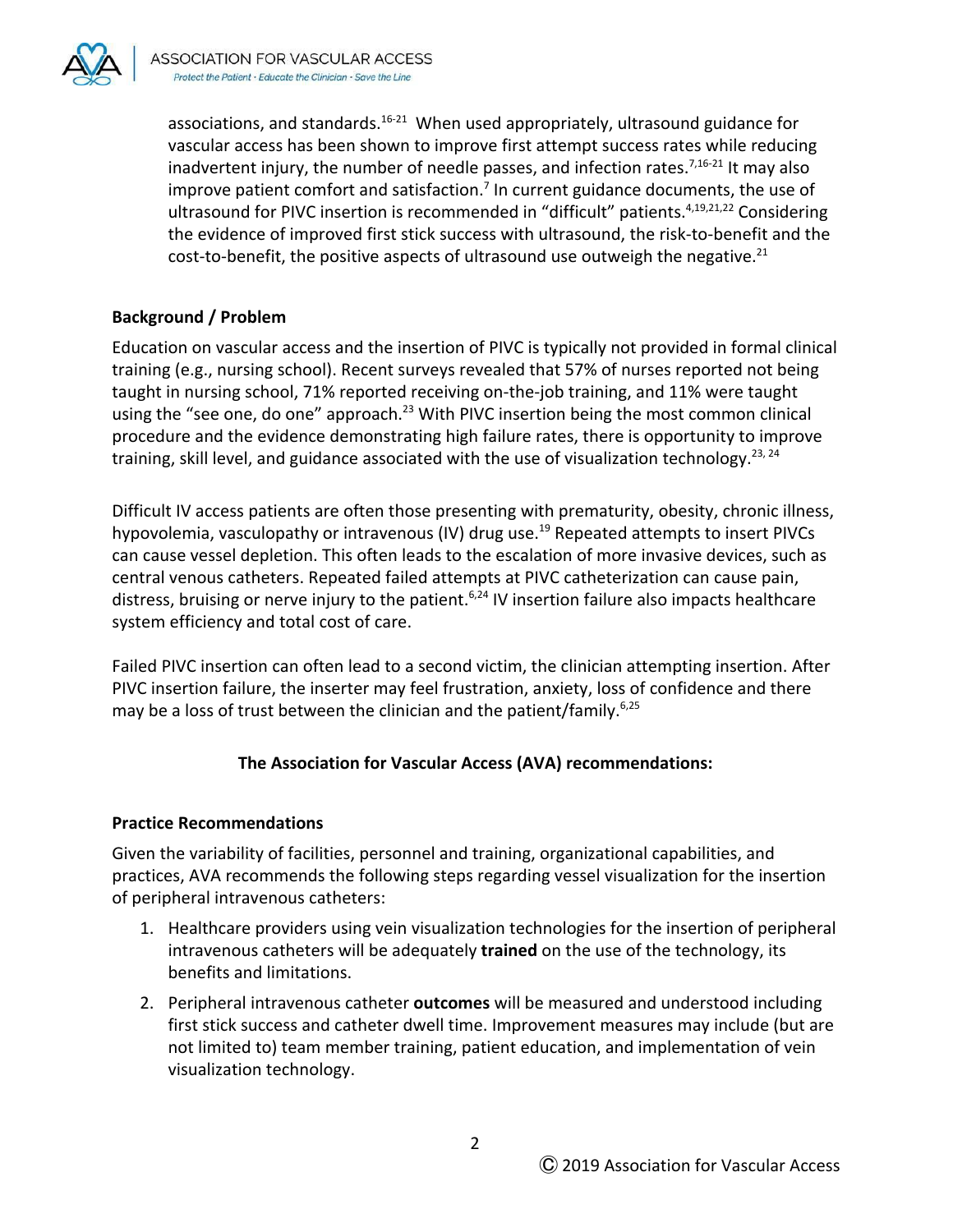

- 3. **Transillumination** technology should be considered as a visualization tool if more advanced visualization technology is not available.
- 4. In an effort to prevent vessel depletion and improve patient comfort, the use of i**nfrared/near infrared** visualization technology or **ultrasound guidance** should be considered for peripheral intravenous catheter insertion as a first intervention when used by trained healthcare providers.
- 5. For technology that comes in contact with the patient, follow the manufacturer's recommendations for appropriate covers to ensure proper protection of the patient. Training should also include proper care of the technology including cleaning and charging. For ultrasound, refer to the Association for Vascular Access guidance document on transducer disinfection.

#### **Conclusion:**

Technology, coupled with a skilled clinician, offers patients a safer, more reliable and less invasive solution for achieving vascular access. Peripheral intravenous catheters are getting more attention today than ever before as the opportunity to improve this aspect of care becomes better understood. ECRI Institute identified PIVC infections on the 'Top 10 Patient Safety Concerns' list for 2019.<sup>26</sup> Professional organizations are launching formal curricula to support insertion, care and maintenance of PIVCs. In addition new and revised standards, guidance, and position papers are promoting best practice. Evolving clinical practice to include the implementation of evidence-based practice surrounding PIVC insertion will provide precision, decreased pain, time and institutional costs and one day hopefully eradicate the term "difficult access". "One Stick" should be the standard for vascular access. $27$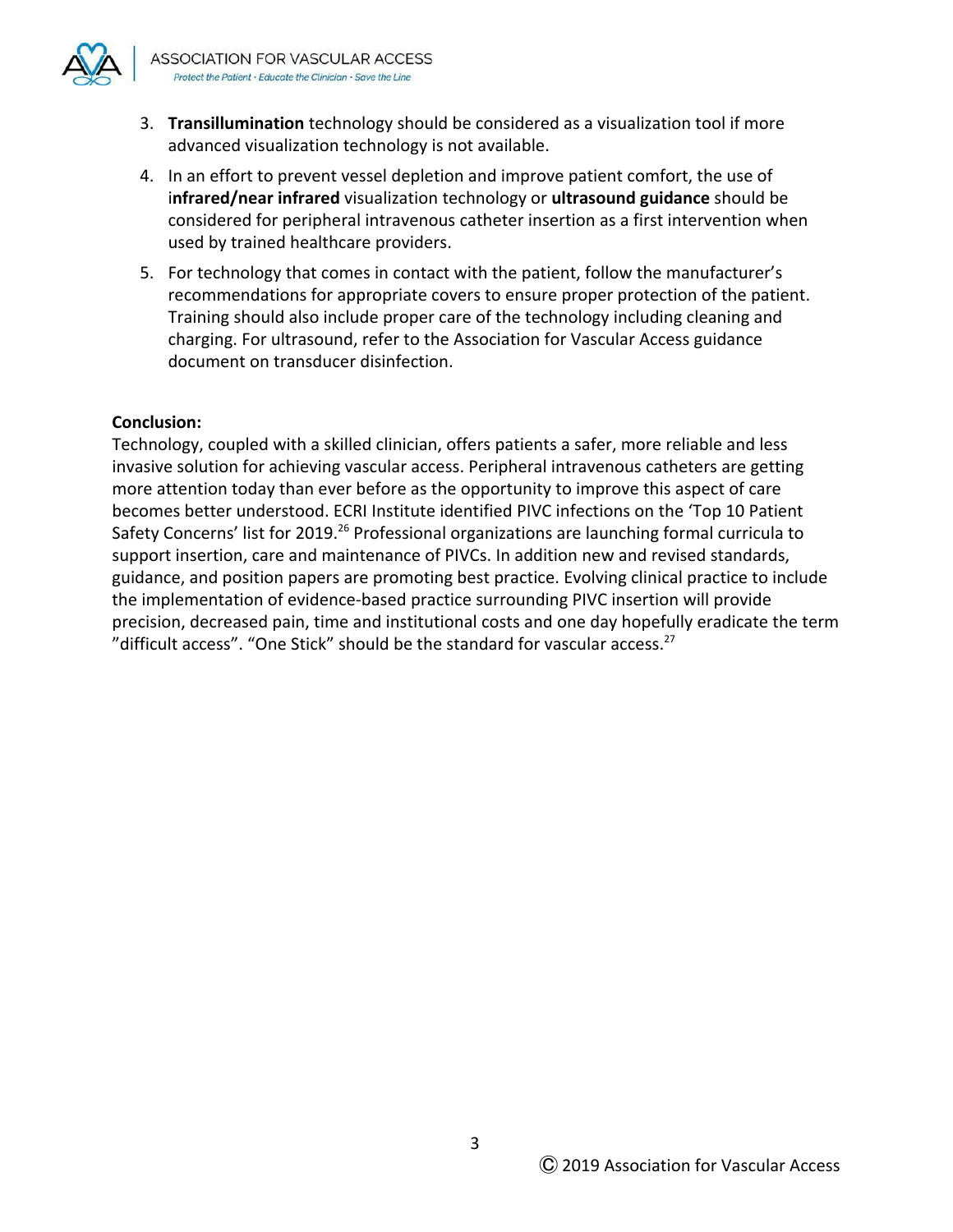

#### **References:**

- 1. Moore, Christopher L. "Ultrasound First, Second, and Last for Vascular Access." *Journal of Ultrasound in Medicine*, vol. 33, no. 7, 2014, pp. 1135–1142., doi:10.7863/ultra.33.7.1135.
- 2. IData, 2018, *US Market Report for Vascular Access Devices and Accessories*.
- 3. Alexandrou, Evan, et al. "Use of Short Peripheral Intravenous Catheters: Characteristics, Management, and Outcomes Worldwide." *Journal of Hospital Medicine*, vol. 13, no. 5, 2018, doi:10.12788/jhm.3039.
- 4. Alexander, Mary, et al. "Infusion Standards." *Journal of Infusion Nursing*, vol. 39, no. 4, 2016, pp. 181–182., doi:10.1097/nan.0000000000000181.
- 5. Stone, Phillip, et al. "Ultrasound Guided Peripheral IV Access: Guidelines for Practice." *American Nurse Today*. vol. 8, no 4 [https://www.americannursetoday.com/ultrasound-guided-peripheral-i-v-access-guideli](https://www.americannursetoday.com/ultrasound-guided-peripheral-i-v-access-guidelines-for-pracitce) [nes-for-pracitce](https://www.americannursetoday.com/ultrasound-guided-peripheral-i-v-access-guidelines-for-pracitce)
- 6. Çağlar, Seda, et al. "Efficacy of Vein Visualization Devices for Peripheral Intravenous Catheter Placement in Preterm Infants." *The Journal of Perinatal & Neonatal Nursing*, vol. 33, no. 1, 2019, pp. 61–67., doi:10.1097/jpn.0000000000000385.
- 7. The Association for Medical Ultrasound, 2012, *AIUM Practice Parameter for the use of Ultrasound to Guide Vascular Access Procedures*.
- 8. Fekonja, Zvonka. and Rajnkihar, Majda. "Use of Cutting-edge Biomedical Devices for Intravenous Cannulation in the Health Care of a Patient: Literature Review." *Review of Healthcare*. vol 51 no. 1, 2017, pp. 52-74. <https://dx.doi.org/10.14528/snr.2017.51.1.141>
- 9. Egan, Grace, et al. "Ultrasound Guidance for Difficult Peripheral Venous Access: Systematic Review and Meta-Analysis." *Emergency Medicine Journal*, vol. 30, no. 7, 2012, pp. 521–526., doi:10.1136/emermed-2012-201652.
- 10. Phipps, K, et al. "A Randomized Trial of the Vein Viewer versus Standard Technique for Placement of Peripherally Inserted Central Catheters (PICCs) in Neonates." *Journal of Perinatology*, vol. 32, no. 7, 2011, pp. 498–501., doi:10.1038/jp.2011.129.
- 11. Joshi, P., et al. "Success rate of first attempt venepuncture using the vein illuminating device in children: A randomized control trial." *International Journal of Nursing Education*. vol 9, no 1, 2017, pp 26-29., doi:[10.5958/0974-9357.2017.00005.8](http://dx.doi.org/10.5958/0974-9357.2017.00005.8)
- 12. Kim, Min .Joung, et al. "Efficacy of Vein Viewer in pediatric peripheral intravenous access: A randomized controlled trial." *Eur J Pediatric*. vol 171, 2012, pp. 1121-1125. doi: 10.1007/s00431-012-1713-9.
- 13. Sun, Ching-Yun, et al. "Near-infrared light device can improve intravenous cannulation in critically ill children." *Pediatrics and Neonatology*. vol 54 no 3, 2013, pp 194-197.
- 14. Chapman, LL., et al. "Vein Viewer-assisted intravenous catheter placement in a pediatric emergency department." *Academic Emergency Medicine*. vol 18, 2011, pp.966-971.
- 15. Nizamoglu, Metin, et al. "Infrared Technology to Improve Efficacy of Venous Access in Burns Population." *European Journal of Plastic Surgery*, vol. 39, no. 1, 2015, pp. 37–40., doi:10.1007/s00238-015-1165-3.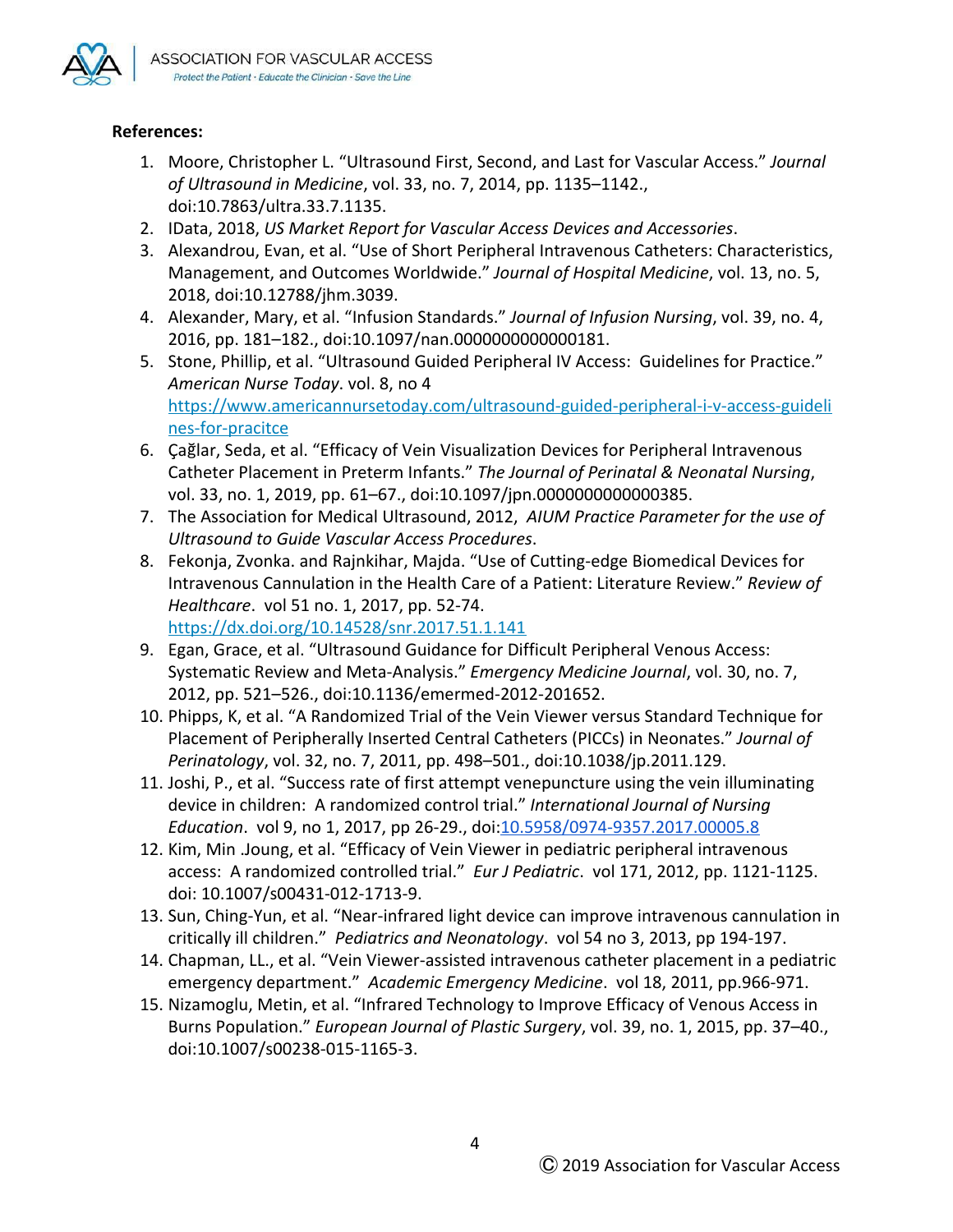

- 16. "Guidance Document: Transducer disinfection for assessment and insertion of peripheral and central catheters for vascular access teams and clinicians." *Association for Vascular Access.* 2018.
- 17. "American College of Emergency Physicians (ACEP) Policy Statement. Ultrasound Guidelines: Emergency, Point-of-care, and Ultrasound Guidelines in Medicine." *American College of Emergency Physicians*. 2016.
- 18. "ASA Guidelines for Central Venous Access: a Report by the American Society of Anesthesiologists Task Force on Central Venous Access." *Anesthesiology.* vol 116, 2012, pp. 539-573.
- 19. "Clinical Practice Guideline: Difficult intravenous access." *Emergency Nurses Association*, 2015.
- 20. O'Grady NP, et al. "Guidelines for the Prevention of Intravascular Catheter-Related Infections." Centers for Disease Control and Prevention (CDC), 2011.
- 21. Bouaziz, H., et al. "Guidelines on the use of ultrasound guidance for vascular access." (Document validated by the French Society of Anaesthesia and Intensive Care). *Anaesth Crit Care Pain Med*. vol 34, 2015, pp 65-69.
- 22. "Canadian Vascular Access & Infusion Therapy Guidelines." *Canadian Vascular Access Association, Guidelines Development Group*. 2019. Cvaa.info
- 23. "Recommendations for Improving Safety Practices With Short Peripheral Catheters." *Infusion Nurses Society Position Paper*. 2013.
- 24. Helm, Robert., et al. "Accepted but unacceptable: Peripheral IV failure." *Infusion Nurses Society*. vol 38, no 3, 2015, pp 189-203.
- 25. Keleekai, Nowai L., et al. "Improving Nurses' Peripheral Intravenous Catheter Insertion Knowledge, Confidence, and Skills Using a Simulation-Based Blended Learning Program." *Simulation in Healthcare: The Journal of the Society for Simulation in Healthcare*, vol. 11, no. 6, 2016, pp. 376–384., doi:10.1097/sih.0000000000000186.
- 26. "Top 10 Patient Safety Concerns for 2019." *ECRI Institute*, www.ecri.org/landing-top-10-patient-safety-concerns-2019.
- 27. Nikhani, Nidhi. "The 'One Stick Standard' for vascular access." *Healthmanagement.org* vol 19, no 2, 2019, pp 168-170.